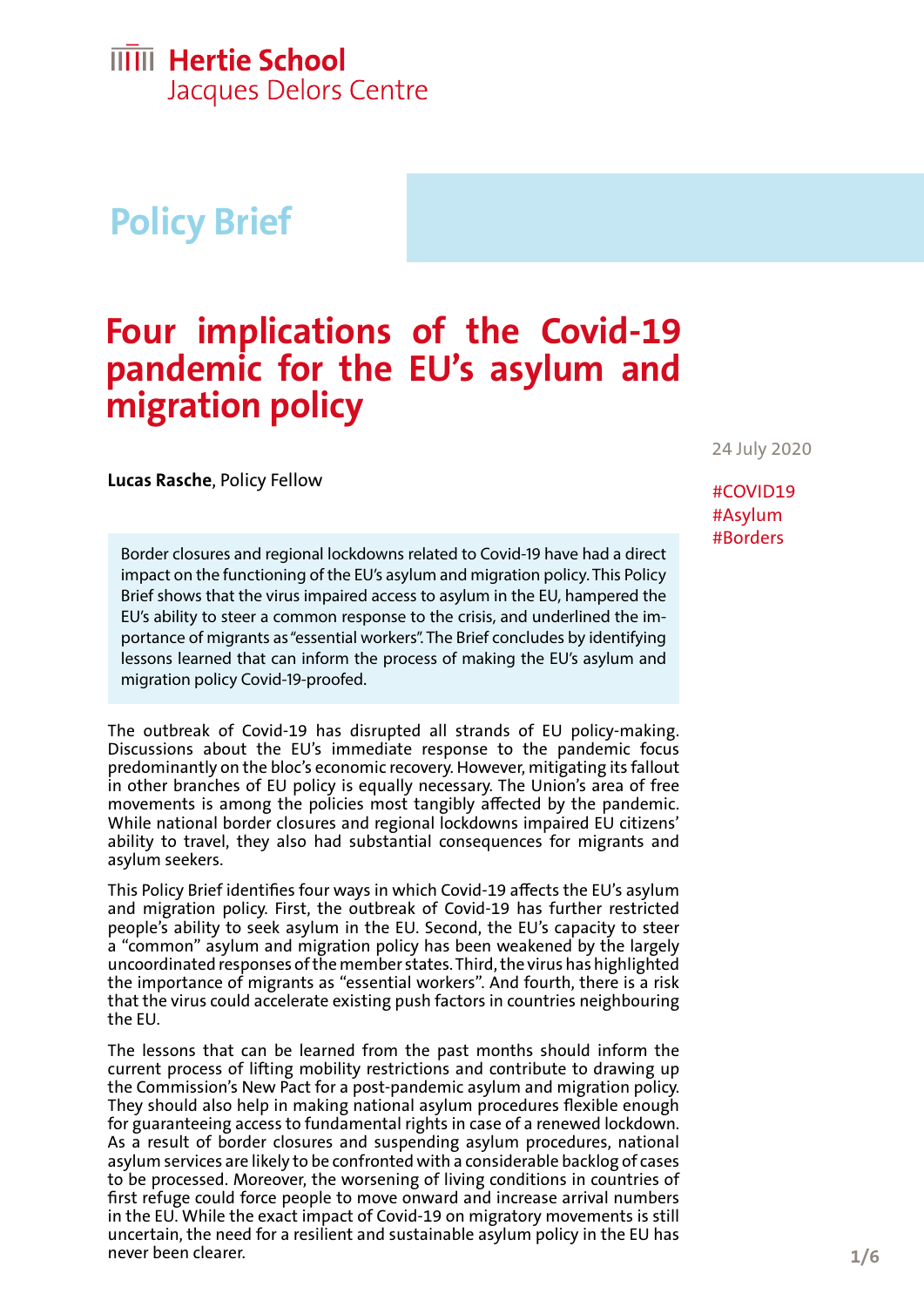#### **1. Restricted access to asylum and a potential backlog**

Migrants' ability to enter EU territory and apply for asylum has been constrained by the measures adopted to stop Covid-19 from spreading across member states. Based on a [proposal](https://ec.europa.eu/commission/presscorner/detail/en/STATEMENT_20_477) by Commission President von der Leyen, the European Council decided on 17 March to close the Union's external borders for non-essential travel. The entry ban was initially scheduled to last for 30 days, but member states were [invited](https://ec.europa.eu/commission/presscorner/detail/en/ip_20_823) to extend it to 15 May and subsequently to 15 June. [Guidelines](https://ec.europa.eu/home-affairs/sites/homeaffairs/files/what-we-do/policies/european-agenda-migration/20200330_c-2020-2050-report_en.pdf) issued by the Commission on 30 March explicitly stated that "persons in need of international protection or for other humanitarian reasons" should be exempted from this ban in order to uphold international law and respect the principle of non-refoulement. Despite these formal exemptions, UNHCR and IOM [found](https://www.unhcr.org/news/press/2020/3/5e7103034/iom-unhcr-announce-temporary-suspension-resettlement-travel-refugees.html) that practically "travel arrangements for resettling refugees are currently subject to severe disruptions", which has led them to suspend resettlement activities and humanitarian admission programmes as of 17 March.

These measures were accompanied by a sharp decrease of asylum applications. Compared to February (55,886), the [number](https://easo.europa.eu/latest-asylum-trends) of new asylum applications in March fell by 43% (31,661). According to EASO, this number further shrunk to only 7,507 asylum applications in April<sup>1</sup>. These statistics are particularly remarkable given that the number of asylum applications in the first two months of 2020 (116,009) had in fact increased compared to the same period in 2019 (104,055). It thus appears that asylum seekers' chances to lodge their claim in an EU member state were significantly undermined by the imposed border closures.

Although the Commission urged member states to exempt asylum seekers from entry restrictions, Covid-19 has been used as a pretext by some member states to deny migrants access to their national territory. Most visibly, this has been the case in the Mediterranean. On 20 March, Cypriot authorities prevented a boat carrying 175 Syrian asylum seekers from entering its maritime territory. The push-back was [justified](https://www.aljazeera.com/news/2020/03/cyprus-pushes-syrian-refugees-sea-due-coronavirus-200330091614066.html) as a necessary measure to enforce the entry ban for all foreign nationals issued on 15 March. Similarly, Maltese authorities published a [statement](https://timesofmalta.com/articles/view/malta-says-it-cannot-guarantee-migrant-rescues.784571) on 9 April saying that they could no longer guarantee a "safe place" to any person rescued at sea. Allowing rescued asylum seekers to disembark, it was argued, would risk "compromising the efficiency/functionality of the national health, logistic and safety structures" needed to stop the spread of Covid-19. The statement was made only one day after Italy published a [decree](https://timesofmalta.com/articles/view/ministers-meet-as-italy-closes-its-ports-to-ngo-migrant-rescue-ships.784385) declaring its ports closed for NGO vessels carrying rescued migrants aboard. Yet, such measures are not limited to search and rescue operations. The Austrian government released a [decree](https://www.vienna.at/fluechtlinge-werden-an-der-grenze-abgewiesen/6576374) which made it possible to reject applicants for international protection at the border in case the person in question cannot provide a medical certificate. An extensive [overview](https://www.ecre.org/information-sheet-28-may-2020-covid-19-measures-related-to-asylum-and-migration-across-europe/) filed by the European Council on Refugees and Exiles (ECRE) also reports difficulties for asylum seekers to enter Serbian and Polish territories.

Asylum seekers who were nevertheless able to enter the EU, or already resided in a member state, were equally impaired by restrictive measures. Access to asylum procedures was constrained either through explicit legislation or as an implicit consequence of the physical distancing measures and the closure of public facilities. The Hungarian government indefinitely [suspended](https://www.kormany.hu/en/news/hungary-to-suspend-admission-of-illegal-migrants-to-transit-zone-indefinitely) the admission of asylum seekers to its border transit zones on 1 March, arguing that "there is a connection between the coronavirus and illegal migration". In other member states such as Belgium, Finland, Greece, Ireland, or the Netherlands, reception facilities were temporarily closed, registration suspended, or interviews cancelled. Countries like Sweden, Lithuania and the Netherlands conducted asylum interview through [video](https://www.easo.europa.eu/sites/default/files/covid19-emergency-measures-asylum-reception-systems.pdf) conferences. Physical distancing requirements also complicated access to legal counselling, either because NGOs suspended their services, or because lawyers faced difficulties entering reception centres. Adhering to physical distancing measures has been a particular difficulty for asylum seekers in overcrowded reception centres. In the Greek refugee camp Ritsona, 2,300 people were placed under mandatory [quarantine](https://www.aljazeera.com/news/2020/04/woman-greece-refugee-test-positive-coronavirus-200401111738369.html) after 20 residents tested positive to Covid-19. Similar incidents were [reported](https://www.icmpd.org/news-centre/news-detail/expert-voice-refuge-in-the-time-of-corona/) in Germany, Austria and Malta.

These examples help explain the sudden decrease in registered asylum applications. Yet, the initial uptick of asylum applications at the start of the year and the gradual lifting of border controls suggest that once asylum procedures resume, the number of new applications will increase significantly. National asylum services might hence be confronted with a substantial backlog of applications to be processed.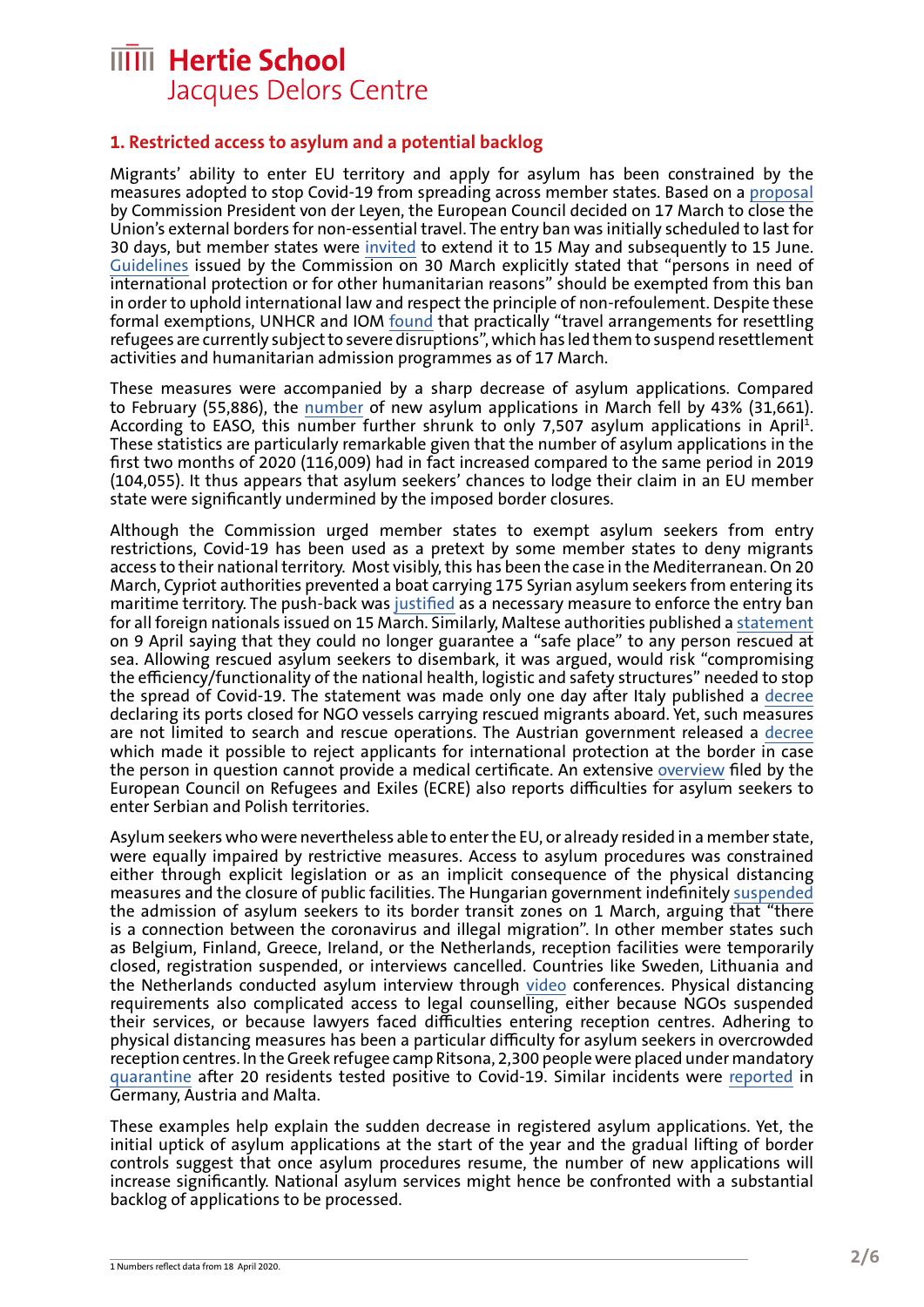#### **2. The EU's ability to steer a common asylum and migration policy is weakened further**

Immediate responses to the outbreak of Covid-19 in the EU were largely driven by national considerations. 12 Schengen countries, including Switzerland and Norway, had already unilaterally [introduced](https://ec.europa.eu/home-affairs/sites/homeaffairs/files/what-we-do/policies/borders-and-visas/schengen/reintroduction-border-control/docs/ms_notifications_-_reintroduction_of_border_control_en.pdf) border controls prior to concluding a common position in the Council on 17 March. This has undermined the EU's role as an effective crisis manager that is able to steer a common asylum and migration policy

The situation bears similarities to the so-called "migration crisis" in 2015, when the absence of a functional common system to cushion an external shock – in that case the arrival of roughly one million asylum seekers – led member states to retreat to national responses. Since 2016, six Schengen countries (Norway, Sweden, Denmark, Germany, Austria, France) continue to [maintain](https://ec.europa.eu/home-affairs/what-we-do/policies/borders-and-visas/schengen/reintroduction-border-control_en) [border controls](https://ec.europa.eu/home-affairs/what-we-do/policies/borders-and-visas/schengen/reintroduction-border-control_en) by changing the legal bases for reinstating, but de facto prolonging, border checks. Their repeated extension of what is defined by the Schengen Border Codex as a temporary measure of last resort increasingly defies EU legislation. Following the outbreak of Covid-19, member states similarly re-imposed border controls with little regard to the formal requirements under the Schengen Border Codex. As [argued](https://eulawlive.com/op-ed-the-unexpected-resurgence-of-the-schengen-area-by-daniel-thym/) elsewhere, procedural and substantive requirements for the temporary reintroduction of border controls in response to Covid-19 have once again been subordinated to political considerations in national capitals. Instead of reinstating its role as a guardian of the Treaties the Commission finds itself increasingly succumbed to mediating national interpretations of EU law.

Similar difficulties to forge a common European response could be observed in the evacuation of the Greek hotspots. The abhorrent living conditions in the refugee camps on the Aegean islands made it impossible for asylum seekers to implement physical distancing, hence increasing their exposure to a possible Covid-19 infection. In early March, the Moria camp hosted some 20,000 people although the facility was initially designed to accommodate no more than 3,000 asylum seekers. UNHCR organised [transfers](https://data2.unhcr.org/en/documents/download/77663) from the islands to an Emergency Support and Integration facility on the mainland, which is co-funded by the EU. Yet, the Commission's "voluntary [relocation](https://ec.europa.eu/commission/presscorner/detail/en/qanda_20_1291) exercise" to other EU countries was received with restraint in national capitals. While the relocation of asylum seekers has already been a sensitive issue prior to the outbreak of Covid-19, the virus has spurred further scepticism towards taking in refugees. On 6 March, at least 11 EU countries pledged to evacuate 1,600 children from the Greek islands, but the [distinct](https://www.tagesschau.de/investigativ/report-mainz/fluechtlinge-griechenland-209.html) [requirements](https://www.tagesschau.de/investigativ/report-mainz/fluechtlinge-griechenland-209.html) by some member states have initially made it difficult to meet national quotas. Germany, for example, insisted on relocating only unaccompanied girls under the age of 14, who are rarely found under the population in the camps.

Both examples, the uncoordinated reintroduction of national border controls and the partial commitments to relocate some of the most vulnerable children from the Greek hotspots, illustrate a further fragmentation of the EU's asylum and migration policy. Mending the fractures between member states and revitalising the negotiations about a reform of the Common European Asylum System were initial priorities of the von der Leyen Commission. However, the decision to focus on finding a compromise on the EU's economic recovery prior to announcing the Commission's New Pact on Asylum and Migration has delayed negotiations. Whereas Covid-19 clearly illustrates the need for collective action, the virus contributed to a de-prioritisation of the asylum reform. This is also mirrored in the substantial decrease of financial commitments foreseen in the next Multiannual Financial Framework (MFF) that was proposed at the European Council on 21 July. Compared to the initial proposal by the Commission from 2018, the heading for Migration and Border Management shrunk by 26%. As table 1 shows, the reduction in commitments is particularly severe in the area of border management. The European Border and Coast Guard's budget for the next seven years has been cut into half, despite the fact that establishing a standing corps of 10,000 border guards was foreseen to be an essential part of the Commission's "fresh start" for a common migration policy.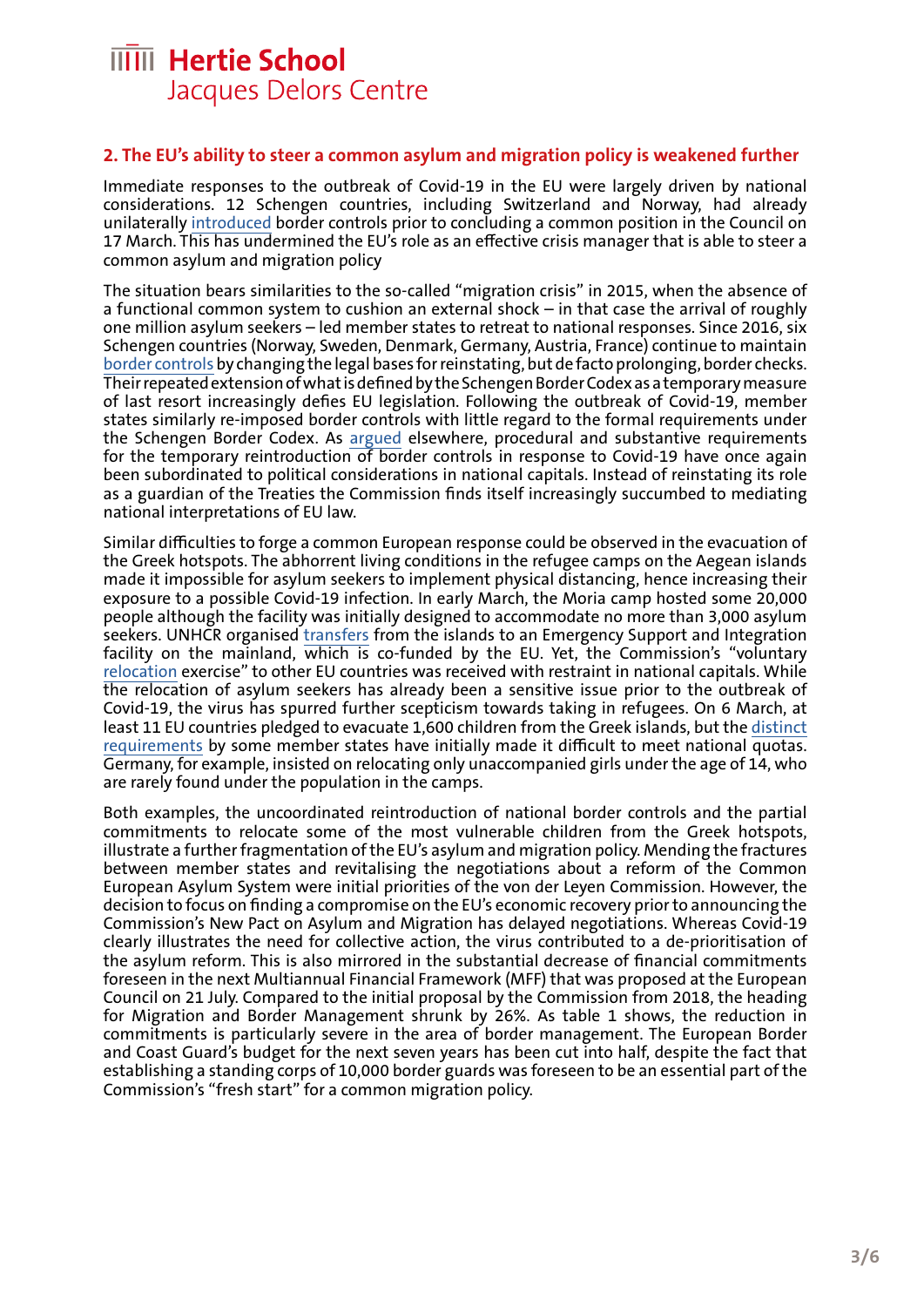|                                                | <b>Commission Proposal 2018</b> | <b>Council Conclusions 2020</b> | Change |
|------------------------------------------------|---------------------------------|---------------------------------|--------|
| Overall commitment                             | 30829                           | 22 671                          | $-26%$ |
| Asylum & Migration<br>Fund                     | 9 2 0 5                         | 8705                            | -5%    |
| <b>Integrated Border</b><br>Management Fund    | 8 2 3 7                         | 5 5 0 5                         | -33%   |
| European Border & Coast<br><b>Guard Agency</b> | 10 5 8 7                        | 5 1 4 8                         | $-51%$ |

**Table 1: Overview of commitments for Migration and Border Management**

*Note: numbers in million; 2018 prices. Source: European Commission*

With reform negotiations delayed to the second half of Germany's EU Council presidency and a substantially smaller budget for the next seven years than initially foreseen, Covid-19 has minimised the EU's capacity to steer collective action and instead prolongated its dependency on ad hoc solutions.

#### **3. Covid-19 has highlighted the relevance of migrants as "essential workers"**

Across EU member states, physical distancing measures have confined a large share of the workforce at home. However, some functions continued largely untouched by the lockdown in order to guarantee that access to health care and other basic services remained intact. Migrants, both from within the EU and from third countries, play a crucial role as "essential workers" in keeping these services running during the pandemic.

Although the majority of "essential workers" are natives, a [study](https://ec.europa.eu/knowledge4policy/sites/know4pol/files/key_workers_covid_0423.pdf) by the Commission's Joint Research Centre (JRC) found that on average 13% of "essential workers" in the EU are immigrants. The share of immigrants in the domestic "essential workforce" varies across member states and mirrors the overall share of migrants residing in each country. Whereas the share of "essential" migrant-workers is almost zero in Romania, Poland or Bulgaria, it comes close to or exceeds 20% in Italy, Belgium, Germany, Austria, Sweden, Ireland, Cyprus and Luxembourg. The study also finds that migrants from non-EU countries are overrepresented among "essential workers", relative to their share as part of the general migrant workforce. Their overrepresentation largely stems from non-EU immigrants working as cleaners, in mining and construction or as personal care workers.

In a number of cases, EU member states [recognised](https://www.odi.org/migrant-key-workers-covid-19/) the contribution of migrant workers to the Covid-19 response by either passing new legislation or adapting existing rules. In Portugal, irregular migrants and asylum seekers were [regularised](https://www.publico.pt/2020/03/28/sociedade/noticia/governo-regulariza-imigrantes-pedidos-pendentes-sef-1909791) to ensure their access to health and social services. Italy [allowed](https://www.aljazeera.com/news/2020/05/thousands-undocumented-migrants-italian-work-permits-200513181704599.html) undocumented migrants to apply for a temporary stay of six months during which they could work in sectors such as agriculture, domestic work or social care. Similarly, the Spanish government [granted](https://www.elnacional.com/mundo/espana-abre-la-puerta-a-mas-de-2-000-medicos-venezolanos-para-la-lucha-contra-el-coronavirus/) 2,000 doctors from Venezuela the right to practice even though the evaluation of their credentials was still pending. Exemptions were not only made for migrants from third countries and asylum seekers, but also for immigrants from other EU member states. In Germany, an earlier travel ban was lifted for 80,000 [seasonal farm workers](https://www.aljazeera.com/ajimpact/germany-lift-border-controls-imposed-virus-harvests-200402225621515.html) from Eastern Europe, including from Poland, Romania, and Bulgaria, who were allowed to enter the country in April and May. The decision was justified by the workers' essential contribution to securing the harvest and preventing a spike in food prices.

These measures illustrate how migrant workers are performing critical roles which help keep basic services running in societies struggling to mitigate the repercussions of Covid-19. However, acknowledging their contributions should not be limited to temporary interventions. Instead, it is necessary to conceive policies that harness migrants' potential, while also considering the vulnerabilities that come with a constrained access to basic rights and services as well as with an overrepresentation in lower income sectors. In particular, the employment of low-skilled migrants in essential occupations suggests the need to reconsider the exclusive focus on attracting highskilled migrants when designing legal pathways to the EU.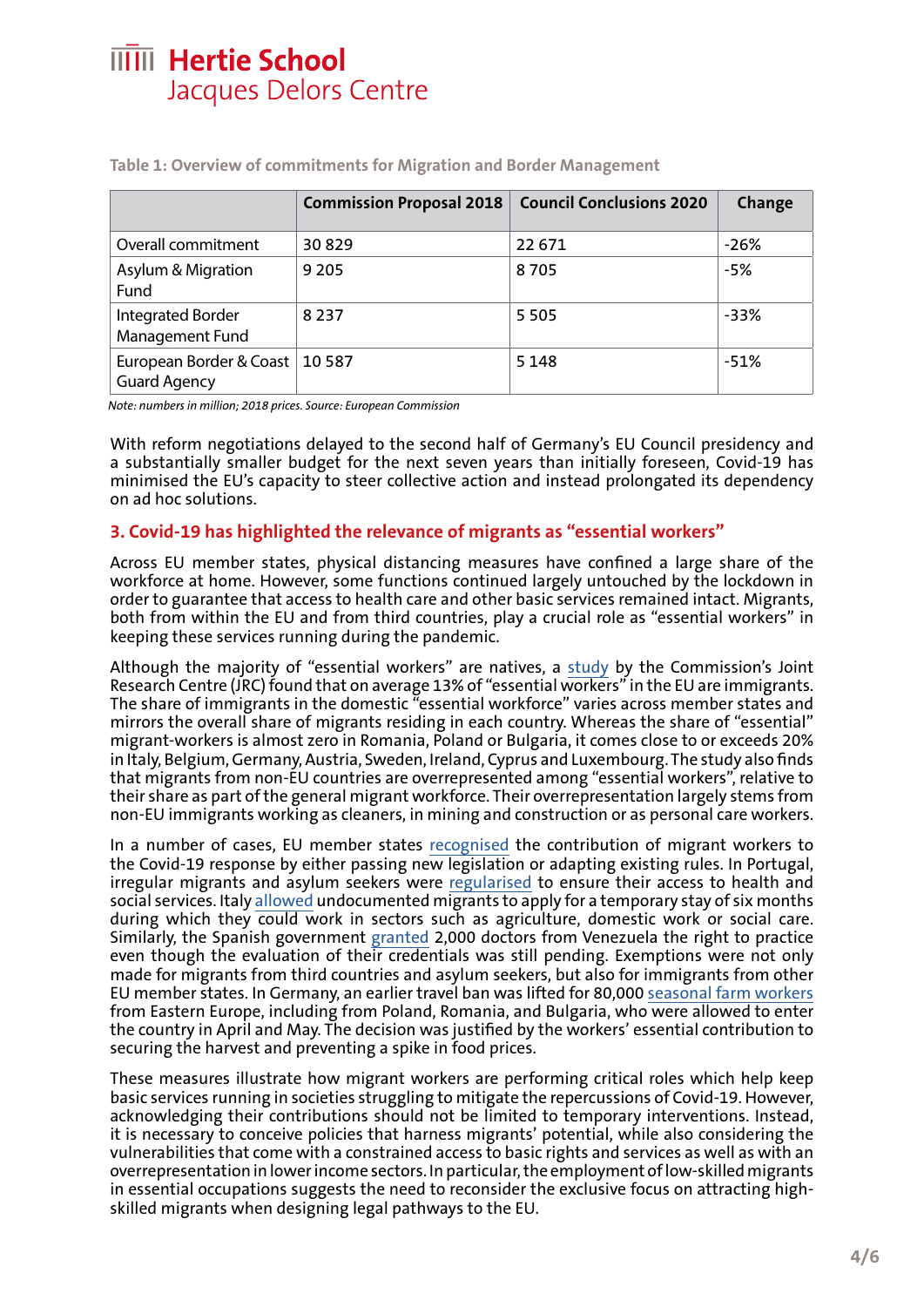#### **4. Support the EU's neighbourhood to mitigate potential push factors**

Addressing Covid-19 related fallouts within member states' asylum policies should not impede the EU's ambition as a global actor. The pledging exercise organised by the Commission to help develop a Covid-19 vaccine and ensure universal access to medical treatment is a helpful start to that end. Such efforts should be tailored to also support migrants and asylum seekers in countries of first refuge. As the Commission strives for a holistic perspective in its New Pact, it is well worth considering how Covid-19 impacted the situation in refugee-hosting countries neighbouring the EU.

In [Lebanon](https://reliefweb.int/report/lebanon/lebanon-covid-19-exacerbates-already-impossible-living-situation-syrian-refugees), for example, the virus exacerbated the already dire living conditions of roughly 1.5 million Syrian refugees. Amid an economic downturn and spiralling food prices, refugees and asylum seekers struggle to find employment to provide for basic necessities, such as food and water. In Jordan, 29% of Syrian refugees and 37% of non-Syrian refugees [reported](https://reliefweb.int/sites/reliefweb.int/files/resources/Multi-Sector Rapid Needs Assessment Findings - UNHCR WFP UNICEF May 2020.pdf) that they did not have enough food to eat in the past week. Difficulties adhering to physical distancing measures in overcrowded refugee camps and lack of access to health services are among the common problems that refugees in both countries experience. Syrians under temporary protection in [Turkey](https://reliefweb.int/sites/reliefweb.int/files/resources/76504.pdf) are also confronted with insufficient healthcare provisions and economic hardship. With a struggling Turkish economy, refugees also face growing hostilities by the local population, who [blame](https://mondediplo.com/2020/05/05turkey) them as representing a burden to the country's social and economic services. For asylum seekers and refugees in Libya, the outbreak of Covid-19 further aggravated a situation of forced immobility.

A worsening of living conditions in countries of first refuge has been one of the main factors leading up to the EU's 2015 "migration crisis". A recent [study](https://syacd.org/wp-content/uploads/2020/07/SACD_WE_ARE_SYRIA_EN.pdf) by the Syrian Association for Citizens' Dignity (SACD) found that only 9% of Syrian feel settled in Lebanon and only 34% do so in Turkey<sup>2</sup>. While it is too early to tell how Covid-19 will impact migratory flows, there is a possibility that the virus will reinforce existing push factors. At the Conference on the future of Syria and the region on 30 June, the EU's High Representative Josep Borrell therefore [reiterated](https://eeas.europa.eu/headquarters/headquarters-homepage/81779/syrian-crisis-opening-remarks-high-representativevice-president-josep-borrell-brussels-iv_en) the "need to extend our support to Syria's neighbours - Jordan, Lebanon and Turkey - that in a spirit of solidarity and generosity harbour millions of Syrian refugees". The EU and its member states should build on this promise and prioritise assisting neighbouring countries in their effort to mitigate the negative consequences of the pandemic.

#### **Conclusion: towards a Covid-19-proofed asylum and migration policy**

How, and to what extent, Covid-19 will continue affecting public life in the EU is uncertain. But as the EU and its member states prepare for different scenarios, it is important to build coping strategies based on the lessons already learned. Given the possibility of recurring regional or national lockdowns, three conclusions should be kept in mind when designing a Covid-19 proofed asylum and migration policy.

First, member states must make guaranteeing access to a fair and efficient asylum procedure a benchmark for potential future mobility restrictions. This includes assessing which of the electronic tools put in place during the immediate crisis response, such as online registration, remote management of applications or video interviewing, can help ensuring that asylum procedures are not suspended in the event of a renewed lockdown. The quality of asylum interviews and access to legal counselling should equally be ensured. That also requires preparing reception facilities in a way that physical distance and sanitary requirement can be upheld.

Second, negotiations about reforming the Common European Asylum System urgently need to be revitalised. To do so, the Commission should stick to presenting its New Pact no later than September. Otherwise, Germany's EU Council Presidency will not have sufficient time to prepare a political agreement among the member states. The idea of pre-screening asylum applications in closed facilities at the EU's external borders, which is expected to form a central component of the Commission's New Pact, will further need adaptation to allow for necessary physical distancing and healthcare provisions. Strengthening the external dimension of the EU's migration policy is another priority for the Commission. Here, it will be important to prepare targeted support to refugee-hosting countries, helping to facilitate migrants' access to health care services.

Third, the EU and its member states should acknowledge the contributions made by migrant workers who contribute to keeping essential services running during the pandemic. The ad hoc 2 Interviews were conducted prior to the outbreak of Covid-19.